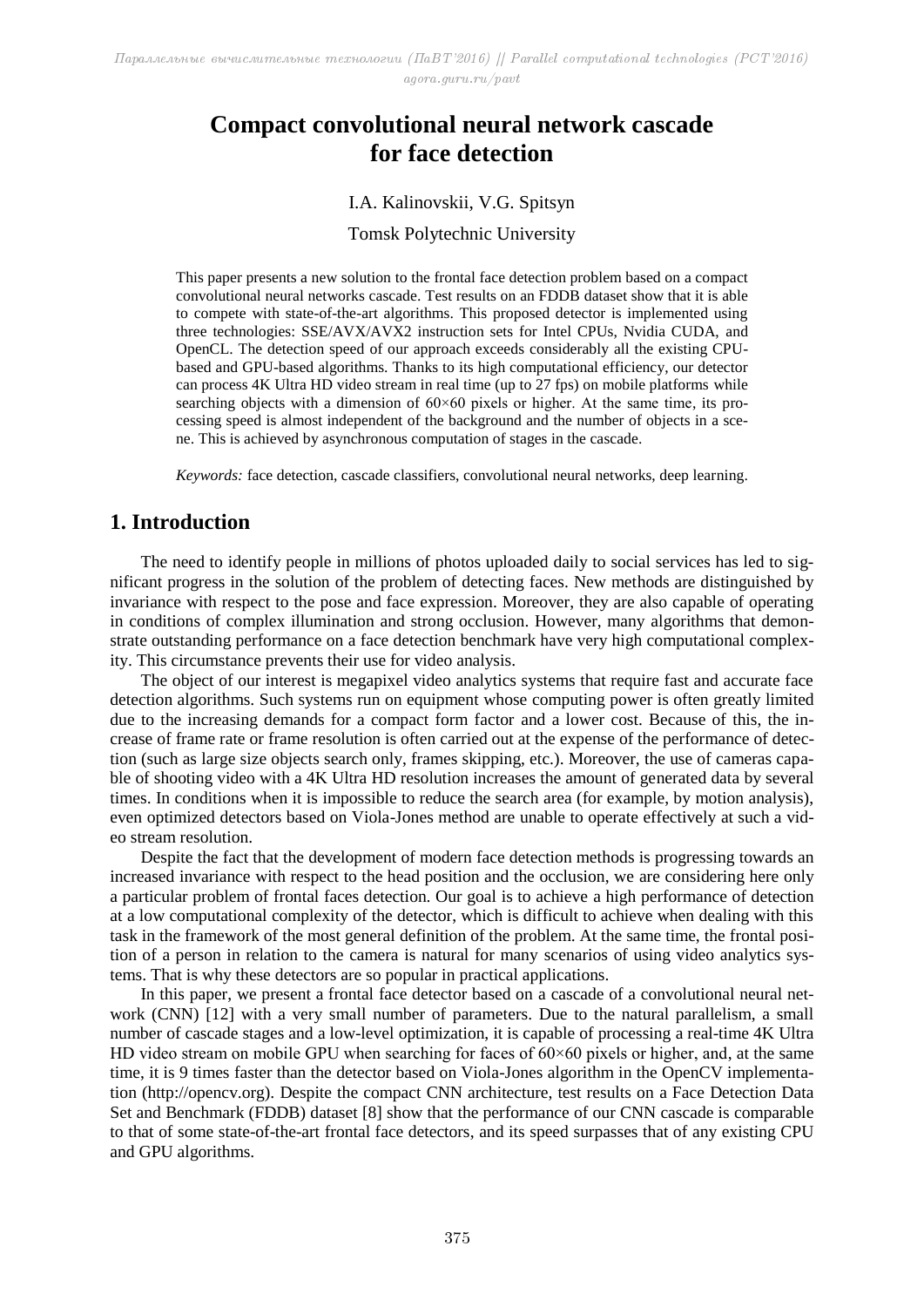# **2. Related work**

It is not possible to build a simple and rapid detector with a high precision and response to all the possible face image variations because of the big interclass variance, the variety of ambient light conditions, and the complex structure of the background. The standard approach to solving this problem is to use different models for each pose of the head [19, 32, 35]. It has been shown recently that, thanks to their strong generalization capability, deep CNNs can study the whole variety of two-dimensional projections of a face within the limits of a single model [3, 16]. However, the fact that the proposed CNN architectures contain several millions of parameters makes them unsuitable for use in low-power computing devices. Methods based on deformable part models [19, 33], template comparison based models [15], and 3D face models [1] are also unable to work with HD video streams in real time, even to solve the problem of frontal faces search only. Detectors that use manually designed features to describe objects and cascades of boosting classifiers to detect them remain the best solution in terms of processing speed [26].

Many different descriptors were proposed to describe facial features. The most famous ones are rectangular Haar-like features [30] which have shown to be effective for building frontal face detectors and to have a high extraction rate achieved by means of using the integral image. Textural MCT [4, 27] and LBP [29] features, which code pixel intensity in the local domains, have invariance with respect to monotonic light change. LBP in combination with HOG features [24] demonstrated good generalizing properties, and they are able to process complex non-facial images better than the Haar-like features. B. Jun et al. [10] proposed LGP and BHOG features built on the principles of LBP. LGPs are resistant to local changes of light along the borders of the objects, and BHOGs are resistant to local pose changes.

Multidimensional SURF descriptors [17] in combination with the logistic regression make it possible to prepare cascades containing only a few hundreds of weak classifiers. Because of this, SURF cascades exceed the speed of Haar cascades which typically consist of thousands of weak classifiers. A simple comparison of pixel intensities can also be used for faces detection [2, 18]. The detector proposed in [18] has a high execution speed since it does not require any additional processing, including the construction of the image pyramid.

Usually, boosting cascades are trained using grayscale images for the solution of face detection problem. M. Mathias et al. [19] and B. Yang et al. [35] used combinations of different channels (grayscale, RGB, HSV, HOG descriptors and other) for the training of classifiers. The taking into account of both color and geometric information allowed improving the performance of face detection on a complex background.

Recently, H. Li et al. [16] have built a CNN cascade whose speed is the highest among the multiview face detectors. Similarly to Viola-Jones algorithm, a simple CNN was used for coarse image scanning, while more complex models estimated carefully each selected region. However, despite the significant reduction of the computational complexity (in comparison with the single CNN model [3]), this detector is still incapable of processing an HD video stream even on a powerful GPU.

It will be shown further that, with a view to solving the frontal faces detection problem, our CNN cascade may surpass boosting cascades not only in performance but also in speed. The CNN densely extracts high-level features directly from raw data, without requiring any preliminary processing apart from building the image pyramid. Besides, the CNN calculation algorithm can be easily vectorized using SIMD instructions of CPU, and it can be adapted perfectly to the massively parallel architecture of GPU.

### **3. Compact convolutional neural network cascade**

Similarly to [16], we use a CNN to build a cascade detector of frontal faces. This work is based on the following key ideas:

1) A small number of cascade stages. Our CNN cascade has only 3 stages. For example, the shortest boosting cascade consists of 4 stages and uses MCT descriptors for the extraction of facial features [4].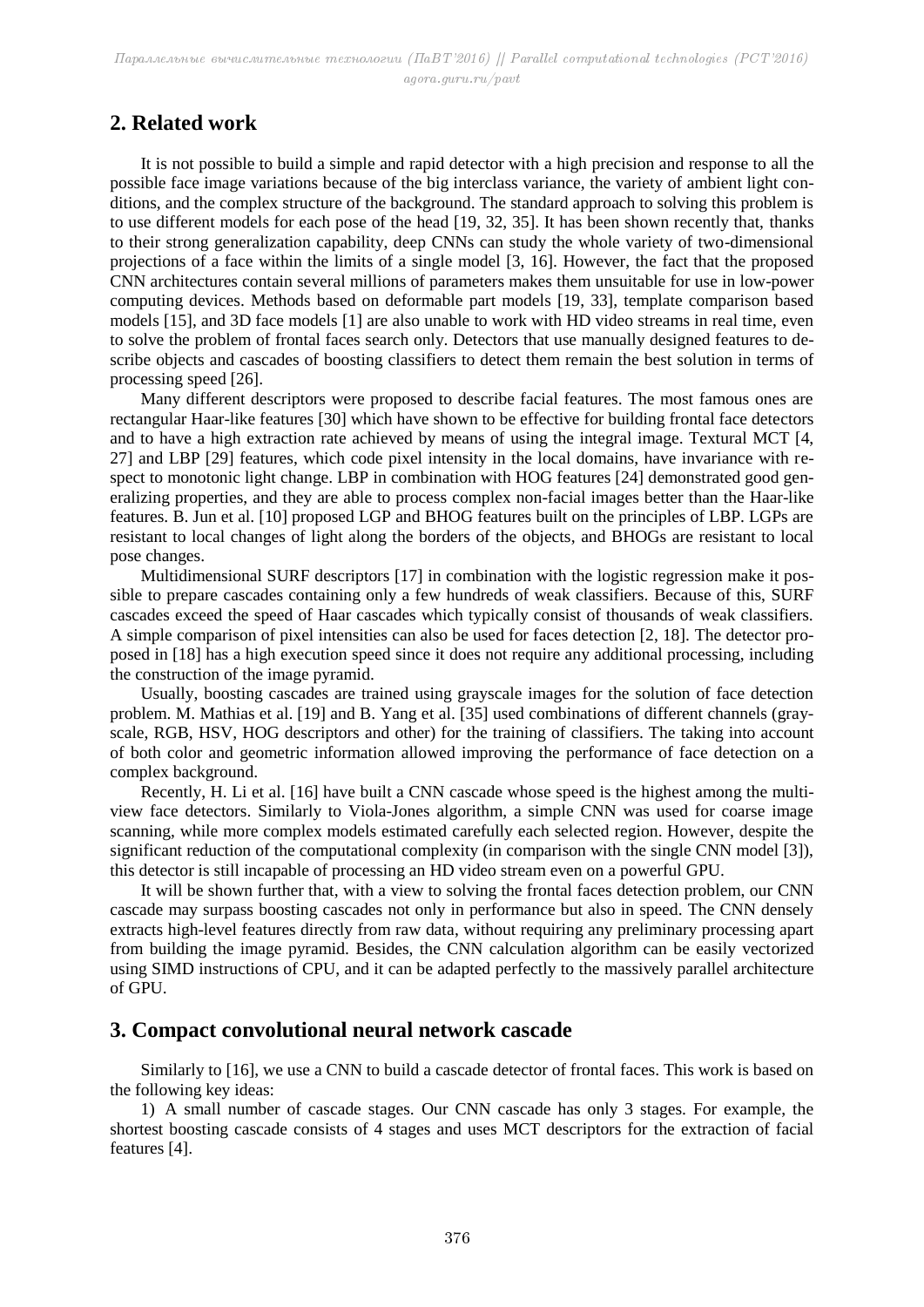2) The compact design of the CNN architectures. The total number of feature maps in all the CNNs is 355 (in [16] it amounts to 1,949); however, a sample with a smaller variation of face images was used for training the model.

3) Asynchronous execution of the stages. A particular design of the detector makes it possible to execute the second and the third stages of the cascade in parallel with the first one on different processing units. Due to the fact that 99.99% of sliding window positions are rejected already at the first operation stage, in this mode the detector is capable of processing video frames in constant time, regardless of the content of the image.

4) Optimization. During the implementation of the detector, three technologies were used: SIMD extension of CPU, CUDA, and OpenCL. The SIMD (CPU) and CUDA implementations of the CNN were optimized for each of the network architectures used. The giving up on the traditional approach of the CNN calculation through the organization of a stack of layers, combined with optimization at the assembler level, made it possible to achieve the code execution performance which was close to the peak performance of hardware.

#### **3.1 CNN structures**

The CNN architectures composing our cascade are shown in Figure 1. Each CNN solves the problem of a background/face binary classification and contains  $797$  (CNN<sub>1</sub>), 1,819 (CNN<sub>2</sub>) and 2,923 (CNN3) parameters. Similarly to the Convolutional Face Finder [5] architecture, the lack of fullyconnected layer gives a 50% increase in the speed of the forward propagation procedure. The convolution stride is 1 pixel, and the pooling stride is 2 pixels. Rational approximation of a hyperbolic tangent is used as an activation function:

$$
f(x) = 1.7159 \cdot \tanh\left(\frac{2}{3}x\right),
$$
  
\n
$$
\tanh(y) \approx \text{sgn}(y) \left(1 - \frac{1}{1 + |y| + y^2 + 1.41645 \cdot y^4}\right).
$$
 (1)

The relative error of the following approximation does not exceed 1.8% on the entire number axis, and only 11 instructions are required to calculate it. Popular ReLU functions turned out to be less efficient in our experiments. It should be noted that CNN<sub>1</sub> contains the smallest number of filters in comparison with previously proposed network architectures for face detection [3, 5, 16, 23].



### **3.2 Training process**

For the CNN training, aligned face images were taken from YouTube Faces Database [31]. This dataset contains face tracks of 1,595 people cut out from 3,425 videos (Fig. 2). Background images were selected from random YouTube videos in several stages during the preparation of models. Face areas (such as eyes, nose, etc.) were also added to the negatives. The total volume of the training set consisted of slightly more than one million grayscale images (433 thousand of positive examples and 585 thousand of negative ones).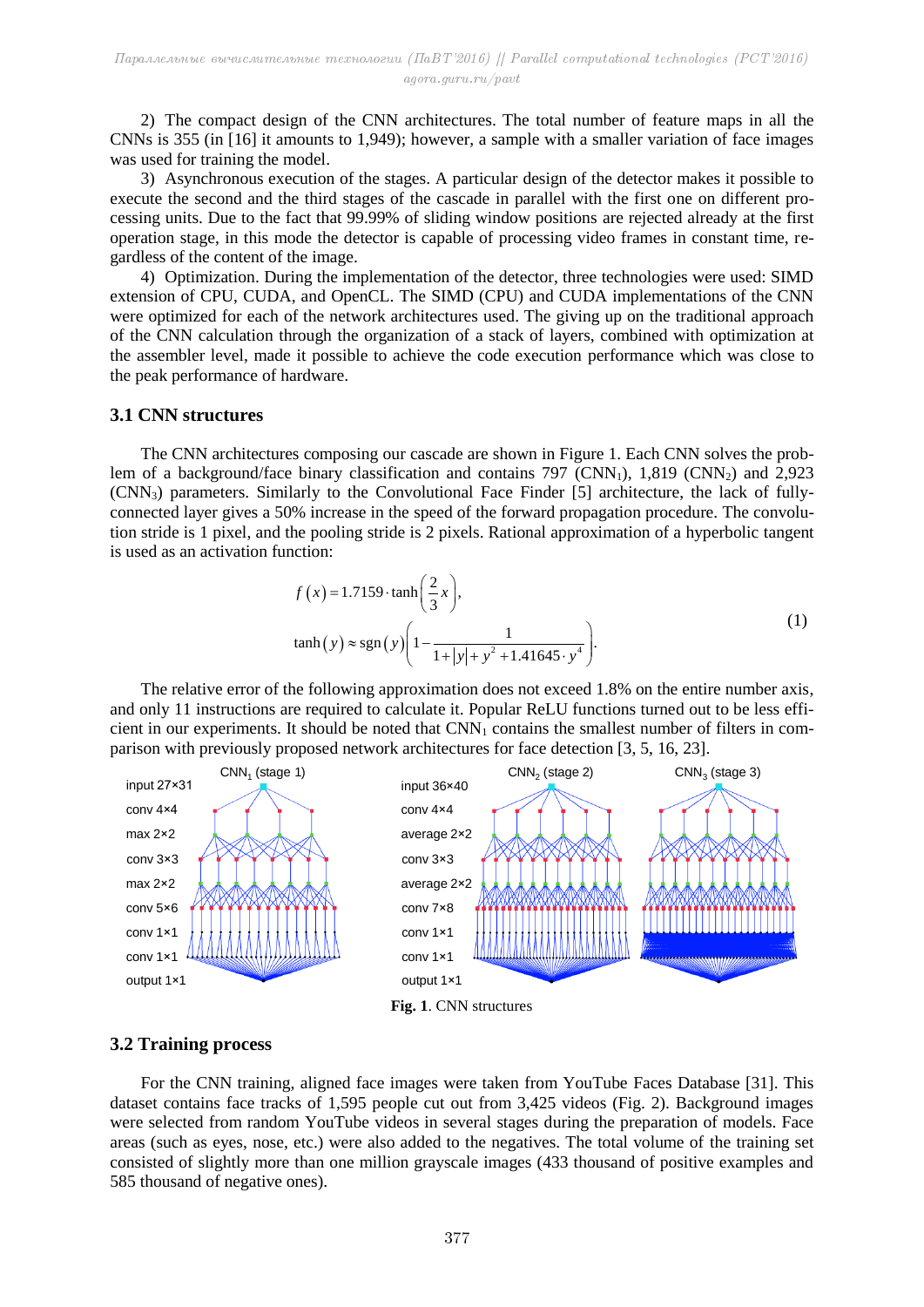The experiments were carried out with simple models which have a small number of parameters. We aimed to find the minimal configuration of a CNN which would be able to classify the test set with an error below 0.5%. For the CNN training, a Levenberg-Marquardt algorithm was used [36].



**Fig. 2**. Example images from the training set

#### **3.3 Detector design**

The detector design is shown in Figure 3. The first CNN densely scans, in series, each image of the pyramid. The responses in the output network layer correspond to the positions of the scanning window with a size of 27×31 pixels during its uniform motion with a 4-pixel step. The coordinates of the windows where the CNN response exceeded the predetermined threshold  $T_1$  are transmitted to the selective unit for a further analysis of these regions of the image. Even when  $T_1 = 0$ , more than 99.99% of the total number of positions of the window at all pyramid levels are rejected at this stage. For comparison, the first-stage of a Haar cascade of Viola-Jones [30] is able to reject only 50% of negative samples, an MCT cascade  $[4]$  – 99%, a SURF cascade  $[17]$  – 95%, and a CNN cascade  $[16]$  – 92%.

The pre-processing and classification of an image region are carried out in the selective unit, after which the final decision about their belonging to a faces class is made. At the step of pre-processing, the analyzed region is read from the original grayscale image together with a certain neighborhood and is scaled to  $51\times55$  pixels. Then, the equalization of its histogram and mirror reflection with respect to the vertical axis are carried out. Illumination alignment enhances the response of the CNN on shaded faces and effectively suppresses false detections. The use of mirror reflection also reduces the response to complex non-facial images.

During the second step, the second and third stages of the cascade perform region classification. The output of each CNN is a response map of a  $5\times 5$  size. Additional classification in the region neighborhood is necessary to prevent the loss of response due to an incorrect positioning of the face in the scanning window. The decision about the type of the region is made on the basis of the number of re-

$$
\text{sponeses } K_{nn} \text{ of each classifier that exceeds the predetermined threshold } T_2: \\
\delta = \left( K_{nn}^{c_{NN2}} \ge T_{nn} \wedge K_{nn}^{c_{NN3}} > 0 \right) \vee \left( K_{nn}^{c_{NN3}} \ge 0 \wedge K_{nn}^{c_{NN3}} \ge T_{nn} \right), \\
\text{decision rule} = \begin{cases} \delta = 1, \text{ face} \\ \delta = 0, \text{ no face} \end{cases} \tag{2}
$$

The discrete parameter *Tnn* makes it possible to control the number of detector false alarms more robustly as compared to thresholds  $T_1$  and  $T_2$ . If the response of the CNN<sub>2</sub> does not agree with the decision rule, further analysis of the region stops.

The last stage of the pipeline detector is the Non-Maximum Suppression (NMS) algorithm which aggregates the detected regions to form the resulting areas of faces localization.



**Fig. 3**. Detector design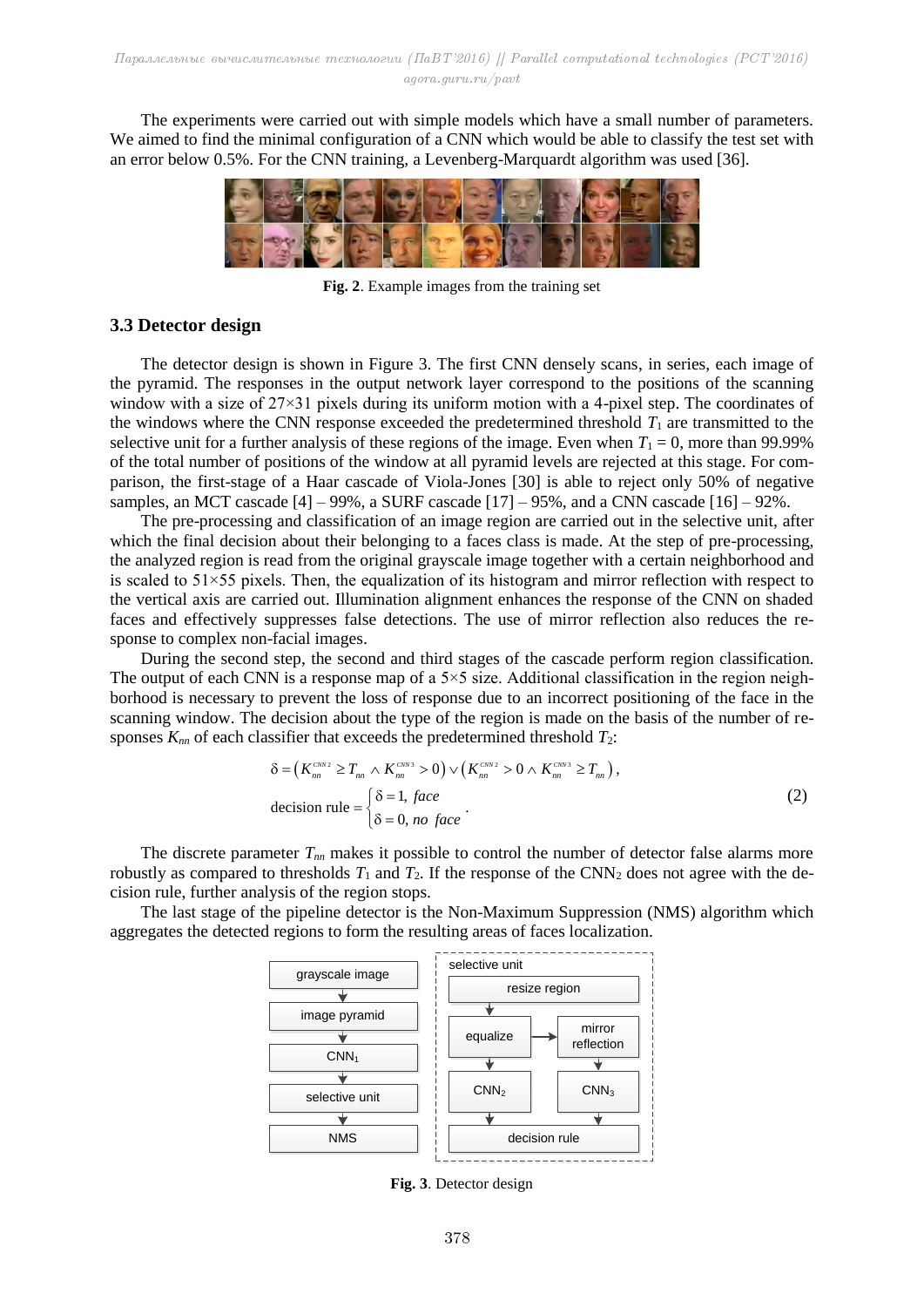### **3.4 Implementation**

The detector has been implemented using three technologies: SIMD extension of x86 processor family (for each of three instructions sets – SSE, AVX, AVX2 – supported by microarchitectures of Intel Sandy/Ivy Bridge and Haswell/Broadwell processors), Nvidia CUDA, and OpenCL. The calculations are carried out using single precision, and the precision-recall characteristic is identical for all implementations.

Thus, the implementations of all stages of the pipeline detector (except for NMS) are presented in several versions of a manually vectorized code. We used vector intrinsic functions (which are directly translated into the appropriate assembly instructions by the compiler), took into account the limited number of logical registers, and minimized the number of queries to the memory. At the same time, the SSE code can be ported to the ARM platform since all the SSE instructions used have analogs in the NEON set of instructions. The Scalar C++ code and OpenCL allow running the detector on most devices though at a lower execution speed.

Figure 4 shows the comparison of our convolution implementation to its implementation in the Intel IPP, Nvidia NPP and cuDNN, and ArrayFire libraries. Time measurements were made for the first  $CNN<sub>1</sub>$  convolution layer calculation (Fig. 1) on an image with a 4K Ultra HD resolution and were averaged over  $10<sup>3</sup>$  launches. When implementing the convolution for GPU, we used the method proposed by F.N. Iandola et al. [7]. Due to the fine code optimization for each CNN architecture, the speed of layers calculation is higher than when using more universal functions from the respective libraries.



**Fig. 4**. Comparison of the calculation speed of the first convolution layer for CNN<sub>1</sub> for an image with a 4K Ultra HD resolution (equipment specifications are listed in section 4)

In order to provide continuous GPU load, the scanning of several levels of the image pyramid (3 by default) is executed simultaneously in different streams (concurrent kernels). However, a kernel computation start is synchronized between streams as they use common pointers to texture memory.

Also, we implemented several solutions to improve the detection speed.

### *3.4.1 Asynchronous mode*

Typically, face images occupy only a small area of the image. The main advantage of cascade detectors is the ability to rapidly reject the majority of background regions as early as during the first stages. However, complex non-facial images may be rejected only during the later stages. If there is a large number of stages, the speed of detector becomes strongly dependent on the structure of the background and the number of the objects in the scene. At the same time, the non-uniform distribution of the processing load over the image area negatively affects the runtime efficiency of GPU implementations.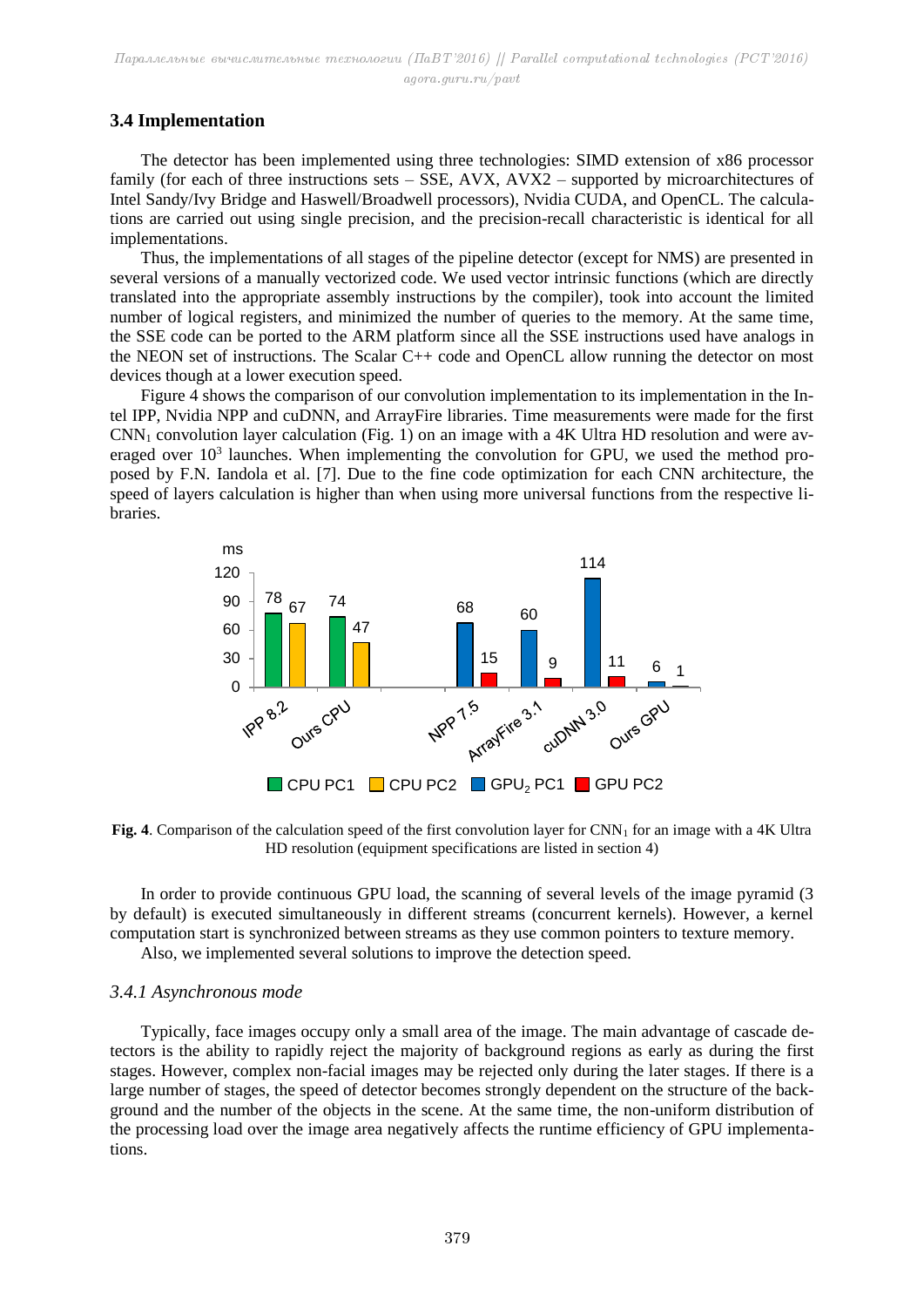In order to solve this problem, we proposed the asynchronous mode of cascade execution. In this mode, the first stage which is run on GPU scans each level of the image pyramid sequentially. Coordinates of detected regions are transmitted to CPU which operates as a selective unit. CNN<sub>1</sub> proceeds to the scanning of the next level of the pyramid regardless of whether the analysis of the detected regions on CPU has been finished or not.

Due to the low-level optimization, the selective unit carries out a single region analysis in 0.1 ms on a single core processor (CPU PC2, for AVX code). Since only 0.01% (on average) of all window positions passes through  $CNN<sub>1</sub>$ , by the time the scanning of the last level of the image pyramid is complete, the majority of the detected regions will have already been processed on CPU. A similar situation is possible under the condition of asynchronous execution of the cascade on different CPU cores. Thus, the CNN cascade is able to provide a constant frame processing time dependent only on frame resolution and the productivity of the first stage execution.

#### *3.4.2 Hybrid mode*

The effectiveness of GPU in image processing is significantly higher than that of CPU. However, if small images (less than 0.01 megapixels) are considered, the calculation time is limited by delays in the running of kernels. In order to improve the search speed of large size faces, we made it possible to run the first stage of the cascade on CPU and GPU simultaneously. In the hybrid mode, CPU begins scanning the image pyramid from the upper level, while GPU processes a high-resolution image on the lower level. Also, it is possible to use the asynchronous mode. A similar technique was used in [21].

#### *3.4.3 Patchwork mode*

In order to reduce the kernel launch delays to a minimum, it is possible to use a patchwork technique [6]. We applied the Floor-ceiling no rotation (FCNR) algorithm [20] for the purposes of dense image pyramid packing into a semi-infinite strip of a predetermined width. Thus, the scanning of all image scales at the same time is carried out in a single run of CNN<sub>1</sub>. However, it is not possible to use the asynchronous mode. In this case, the second stage of the cascade is also performed on GPU by means of scanning all the detected regions in a single pass. Usually the asynchronous mode is more effective than the patchwork mode, but the latter improves the low-resolution image processing performance.

# **4. Experiments**

In this section, the results of the proposed detector testing on two public face detection benchmarks – FDDB [8] and AFW [37] – are shown. Since the detector was designed for a frontal face search only, it is obvious that it cannot surpass the multi-view face detectors with these complex datasets. However, it is comparable to the state-of-the-art frontal face detectors on the FDDB benchmark.

In addition, we tested several face detectors whose source code or demo versions are in open access. In order to compare the performance and speed of algorithms for video processing tasks, tests were carried out on the annotated video.

This section also provides execution speed of all detector implementations for different video stream resolutions and asynchronous mode demonstration. The test results show that the CNN cascade provides a very high data processing speed on both GPU and CPU, outperforming all previously proposed algorithms.

Specification of the equipment used:

- PC1 (laptop): Intel Core i7-36100M CPU (2.3 GHz, Turbo Boost disabled), Intel HD Graphics  $4000$  GPU<sub>1</sub> (GT2, 16 core, 1,100 MHz) and Nvidia GeForce GT 640M GPU<sub>2</sub> (GK107, 384) core, 709 MHz);

- PC2 (desktop): Intel Core i5-3470 CPU (3.2 GHz, 3.6 GHz with Turbo Boost) and Nvidia Ge-Force GTX 960 GPU (GM206, 1,024 core, 1,228 MHz).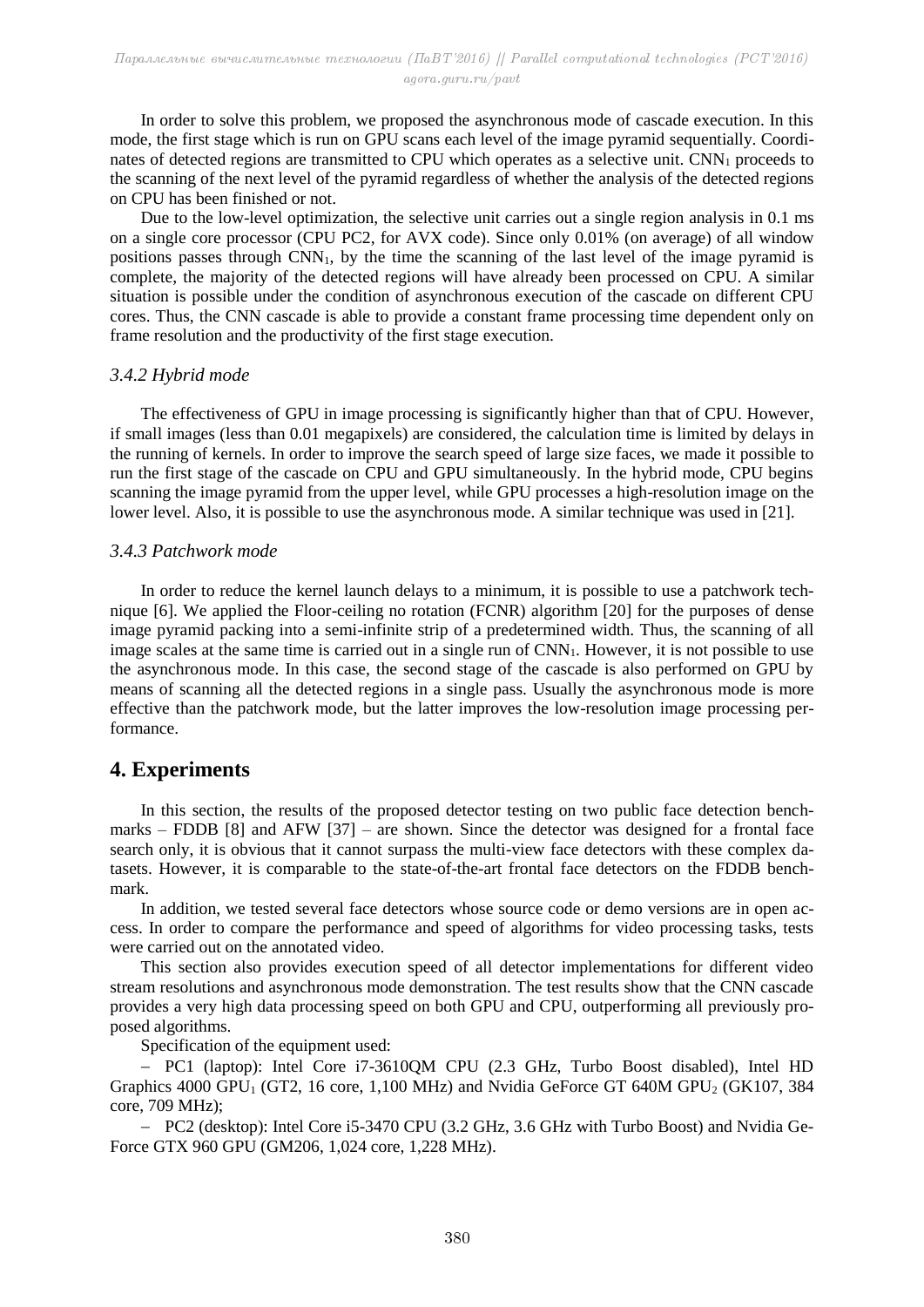#### **4.1 Face Detection Data Set and Benchmark**

The FDDB [8] benchmark consists of 2,845 pictures (no more than 0.25 megapixels), and it has elliptical shape annotations for 5,171 faces. The authors provide a standardized algorithm for the automatic ROC curves construction based on the detector operation results. The algorithm calculates two types of evaluations: the discrete score and continuous score. ROC curve for the discrete scores reflects the dependence of the detected faces fraction on the number of false alarms by varying the threshold of the decision rule. The detection is considered to be positive if the Intersection-over-Union (IoU) ratio of detection and annotation areas exceeds 0.5. Only one detection can be matched with an annotation. Continuous score reflects the quality of face localization, i.e. the average IoU ratio.

The result of the offered detector evaluation is shown in Figure 5. The following search settings were used: the minimum object size (*minSize*) was 15×15 pixels, the scale factor for the image pyramid construction (*scaleFactor*) was 1.05,  $T_1 = 0$ ,  $T_2 = 0$ , and  $T_{nn} = 1$ . Since the detector localizes rectangular areas, in some cases this leads to errors when they are matched with elliptical shape annotations. For a correct evaluation, we manually modified 105 received bounding boxes (Fig. 6) so that their IoU ratio would exceed a predetermined threshold.

Based on the adjusted evaluation, the performance of our detector exceeds the performance of SURF [17], PEP-Adapt [14], and Pico [18] frontal detectors, approaching the multi-view SURF [17] detector performance. Table 1 shows the average number of the sliding window positions selected by each CNN cascade stage on the images from the FDDB collection. Even when  $T_1 = 0$ , more than 99.99% of window positions were rejected already at the first stage. This is substantially better than the result obtained in [16].







**Fig. 6**. Manually corrected detections received by the compact CNN cascade on the FDDB benchmark

| Table 1. Statistics of the CNN cascade operation on the FDDB. It shows the number of detections averaged over |  |
|---------------------------------------------------------------------------------------------------------------|--|
| all images made by each cascade stage and the percentage of rejected windows                                  |  |

| stages         | number of<br>windows | rejected<br>windows, % |
|----------------|----------------------|------------------------|
| sliding window | 2 724 768.2          |                        |
| stage 1        | 132.7                | 99.995                 |
| stage 2        | 57.0                 | 57.019                 |
| stage 3        | 43.3                 | 24.036                 |
| NMS            | 19                   |                        |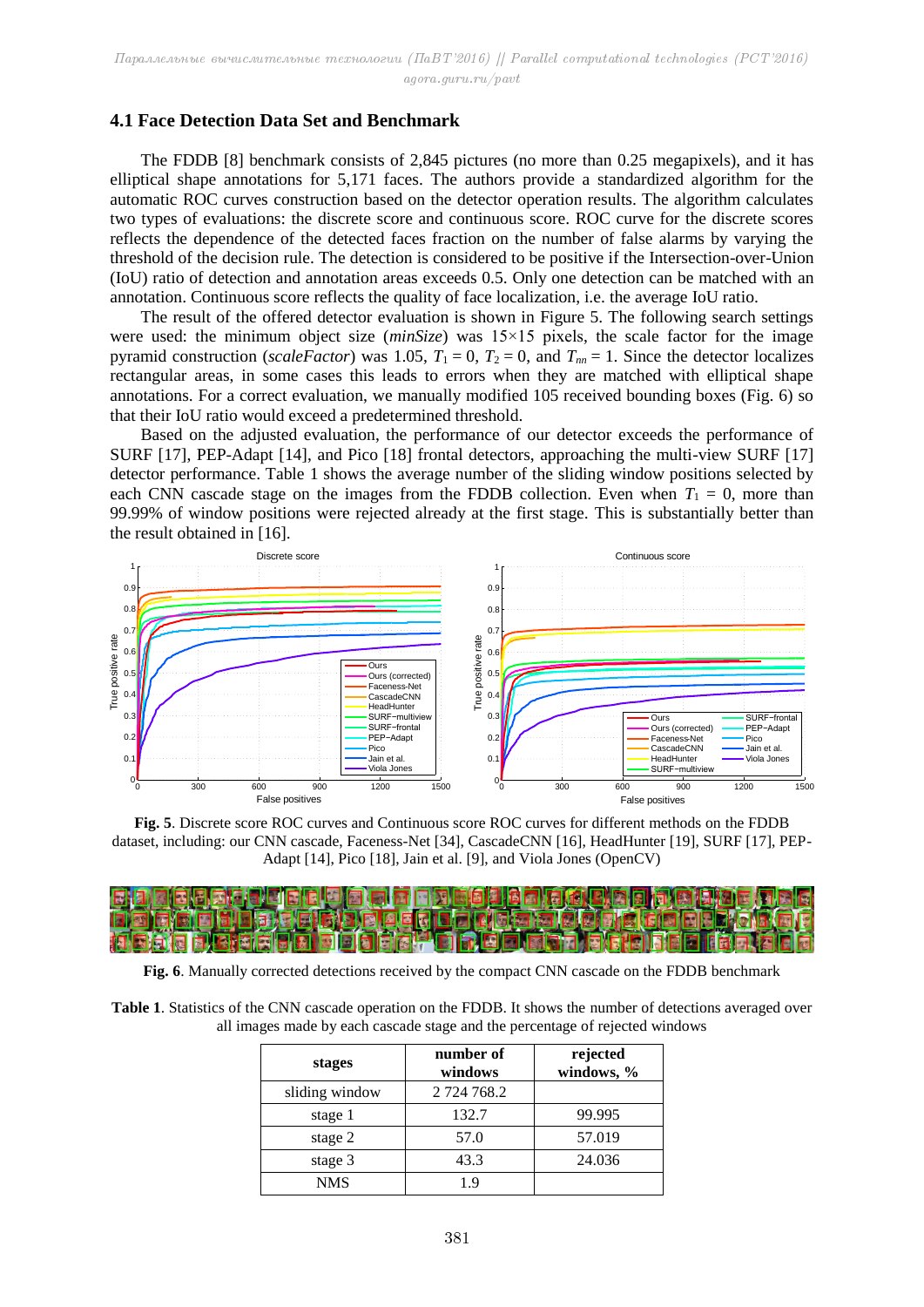### **4.2 Annotated Faces in the Wild**

The Annotated Faces in the Wild (AFW) [37] benchmark consists of 205 large-scale (0.5-5 megapixels) images and contains rectangular annotations for 468 faces.

This benchmark was developed relatively recently and is mainly used for multi-view detectors evaluation. Because of this, we additionally tested 7 frontal face detectors, including: two Haar cascades (OpenCV-default, OpenCV-alt) and an LBP cascade (OpenCV-lbp) from the OpenCV library; a Haar cascade [25] (OpenCV-Pham) and an LBP cascade [11] (OpenCV-Köstinger) trained by the OpenCV object detection framework; an SURF cascade [17] (SURF-frontal, not the same model as for the FDDB); and a cascade of decision trees using the pixels intensity comparison [18] (Pico).

For each detector, precision and recall scores were calculated for different values of *minNeigh* $bors = \{1, 2, 3\}$  (a parameter specifying how many neighbors each candidate rectangle should have to retain it), and the mean value of *F*<sup>1</sup> measure. *MinNeighbors* parameter is used in the OpenCV and SURF detectors and is equivalent to  $T_{nn}$  (2) for our detector. In Pico implementation, the level of false alarms is regulated by the threshold of the decision rule which in this test was assumed to be equal to *minNeighbors* + 2.

Comparison of the detectors was carried out with the following search settings:  $minSize = 80 \times 80$ pixels and *scaleFactor* = 1.1. The SURF and OpenCV-Köstinger detectors localize a smaller face area in comparison with other detectors, which is why their *minSize* value was reduced by 25%. The configuration of the detectors was as follows:

- OpenCV: version 3.0.0, *useOptimized* = 1;
- $-$  **SURF:** *modelType* = 0, *fast* = 1, *step* = 1;
- $-$  Pico: *strideFactor* = 0.1.

A standard IoU ratio with a threshold of 0.5 was used to evaluate the detections. Moreover, 44 bounding boxes were additionally generated for each annotation by scaling it with a factor from 0.9 to 1.2 (Fig. 7). Such a multiple check of detections made it possible to take into account differences in the size of areas localized by detectors and to eliminate errors appearing during matching.

The test results are presented in Figure 8. The proposed detector  $(F_1 = 0.75)$  holds the second position in terms of  $F_1$  measure value. It is second to the OpenCV-Köstinger detector ( $F_1 = 0.78$ ) due to producing more false alarms. However, on this benchmark, modern multi-view detectors show significantly better results, but they cannot work in real-time mode. For example, the Faceness-Net [34] detector requires 50 ms for image analysis with VGA resolution on Nvidia Titan Black GPU, which is about 200 times longer than the working time of our CNN cascade.



**Fig. 7**. AFW annotations modification



**Fig. 8.** Test results of the frontal face detectors on the AFW benchmark. The numbers in parentheses are mean values of the  $F_1$ -measure for detectors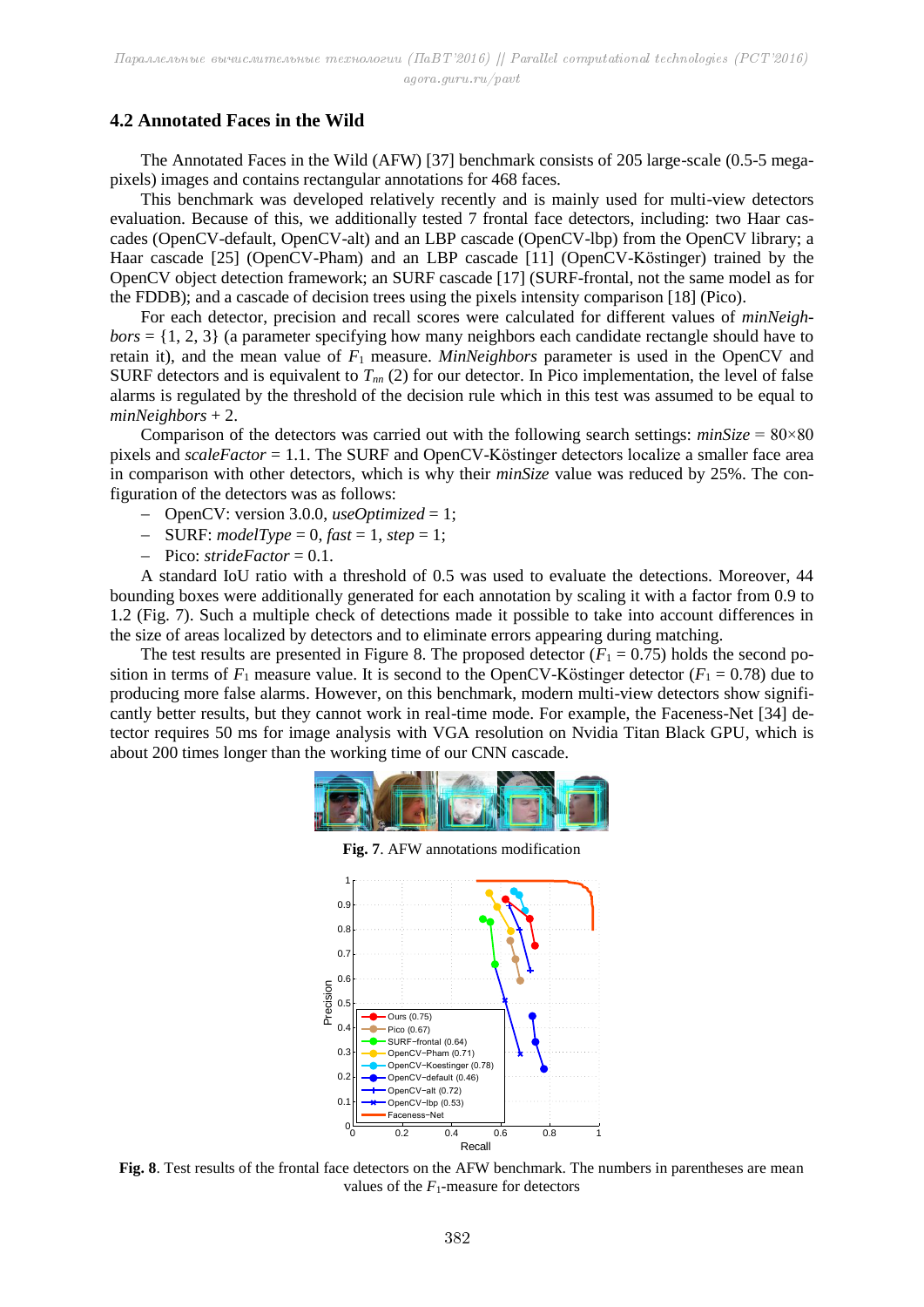#### **4.3 Video data**

During the last test, the performance of detectors was evaluated on a high-resolution video sequence. We annotated the first 12,000 frames of the 12th episode from the 5th season of «How I Met Your Mother» TV series in HD resolution. This video segment comprises 10 different scenes, and the number of faces in a frame varies from 1 to 88 (39,976 faces in total).

For testing, we used the same detector parameters as for the AFW benchmark, except the *minSize* parameter which was equal to  $40 \times 40$  pixels. Also, in this test the parameter  $T_2$  for our detector was equal to 1.7. All detectors were running on CPU PC1 in a single-threaded mode.

The proposed detector also ranks second in terms of  $F_1$  measure value ( $F_1 = 0.61$ , 10.6 fps), yielding to OpenCV-Köstinger  $(F_1 = 0.65, 1.7$  fps), but it is superior to all the detectors in terms of speed (Fig. 10). Thus, the CNN cascade provides the best performance/speed ratio in comparison with boosting cascades.

A greater level of recall, with a significantly reduced precision, can be achieved by using a weaker decision rule in the selective unit:

$$
\delta = K_{nn}^{c_{NN2}} \ge T_{nn} \vee K_{nn}^{c_{NN3}} \ge T_{nn}
$$
\n(3)

A higher level of precision can be achieved by performing an additional validation of detections with a Haar cascade OpenCV-alt. A Haar cascade was used only after the NMS algorithm, and the detections were pre-scaled to the size of  $80 \times 80$  pixels. This made it possible to keep the high speed of video processing.

The results of the evaluations of detectors with the use of the AFW and video data allow drawing the following conclusions. Frontal detectors whose processing speed (on CPU) is comparable to that of a compact CNN cascade achieve a significantly lower recall and precision of detection. Detectors whose recall is comparable to that of a CNN cascade have a processing speed which is several times lower. Thus, we have shown that CNNs (even classic ones) allow building a frontal faces detector with better characteristics than it can be achieved using the modern modifications of Viola-Jones algorithm.



**Fig. 9**. Examples of video frame annotations



**Fig. 10**. Test results of the frontal face detectors on HD video. The numbers in parentheses are mean values of the  $F_1$ -measure for detectors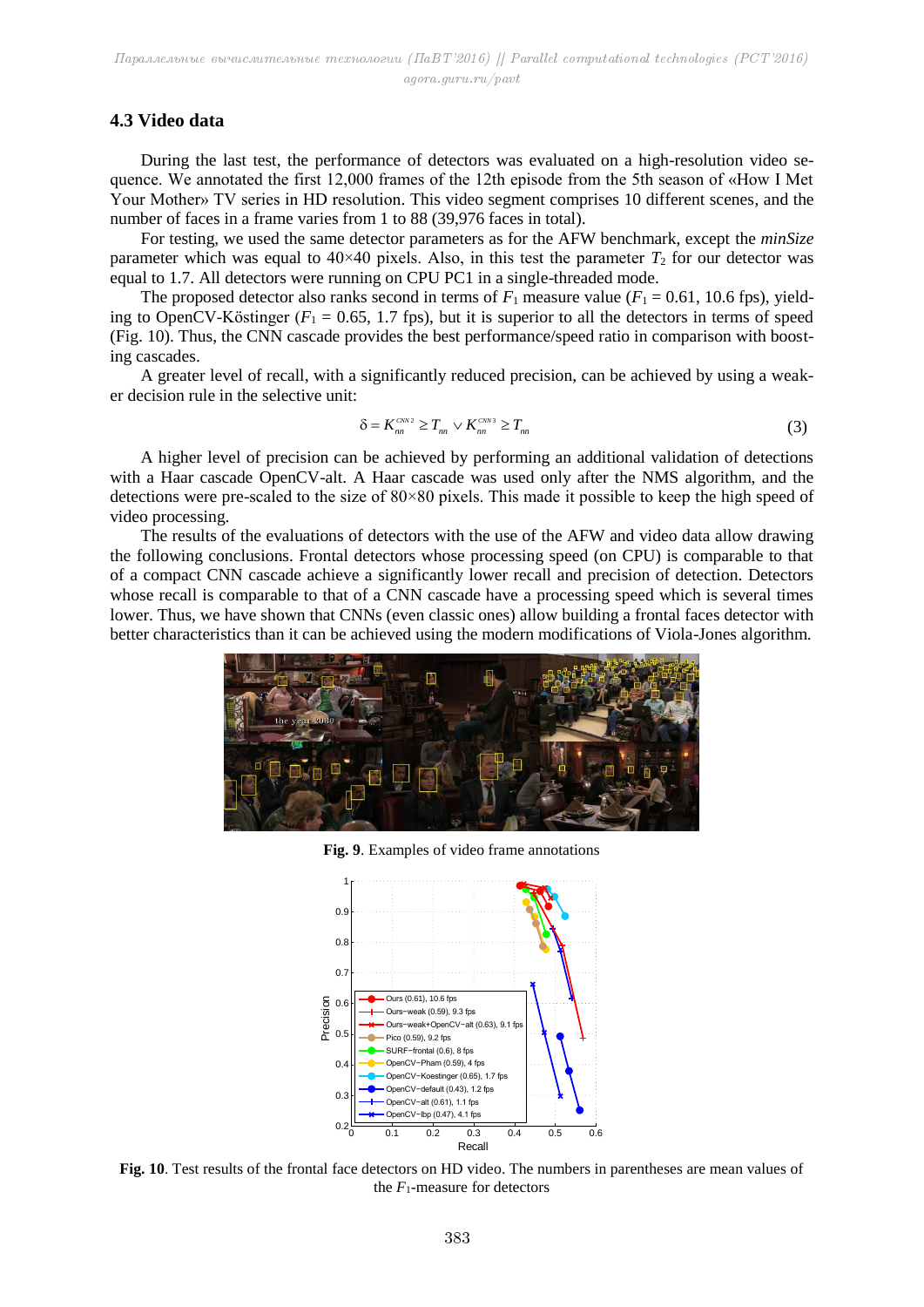### **4.4 Runtime efficiency**

1

The runtime efficiency was the key priority at all stages of the proposed detector development. Our CNN cascade turned out to be from 2.6 to 10 times faster than Haar and LBP cascades from the speed-optimized OpenCV 3.0 library when processing HD video on CPU PC1 (Fig. 10). Meanwhile, the computing complexity of our CNN cascade is comparable to that of Haar-like cascades. In case with the search parameters from Section 4.3 C++ code (without auto-vectorization), it reaches 1.2 fps, whereas the Haar-like classifier from the OpenCV-alt reaches only 1.1 fps.

Among other open source projects (for example, http://libccv.org and http://dlib.net), we do not know a CPU-based algorithm faster than Pico [18] (integer, it does not require the construction of an image pyramid) and a SURF cascade [17] (5 stages, SIMD optimization is used). However, despite the higher computational complexity, the speed of the CNN cascade execution exceeds the speed of these detectors due to the code vectorization and the efficient use of the processor's cache memory.

Figure 11 shows the dependence of the speed of various detectors on the content of the scene for the first 4,000 frames of the annotated video. When using the asynchronous mode, the CNN cascade provides nearly constant processing time on both CPU and GPU even when there is a significant increase in the number of faces in the scene (88 faces in frames from 1,771 to 1,834). This property is important for video analytics systems as it makes it possible to predict more precisely the speed of the system in different use cases.



**Fig. 11**. Dependence of detector operation speed on the scene content during HD video processing (search settings are the same as in section 4.3, single-threaded execution on PC1)

For algorithms that have been tested on the FDDB benchmark, the authors reported the following data on the detection speed of frontal faces for images with VGA resolution:  $NPD<sup>1</sup>$  [13] – 178 fps  $(40\times40, 1.2, i5-2400 \text{ CPU}, 4 \text{ threads});$  ACF  $[35] - 95$  fps  $(i7 \text{ CPU}, 4 \text{ threads});$  SURF  $[17] - 91$  fps (40×40, 1.2, i5-2400 CPU, 4 threads); Joint Cascade  $[2]$  – 35 fps (80×80, 2.93 GHz CPU, 1 thread); Pico  $[18] - 417$  fps  $(100 \times 100, i7 - 2600$  CPU, 1 thread); Fast DMP  $[33] - 42$  fps (Intel X5650 CPU, 6 threads). The speed of other detectors does not exceed 10 fps. Only methods based on the CNN [3, 16, 34] and HeadHunter [19] support GPU. For typical search settings (*minSize* = 40×40 pixels, *scaleFactor* = 1.2), a CNN cascade guarantees 85 fps for a single-threaded and 148 fps for a multi-threaded execution on CPU PC2, 171 fps on  $GPU<sub>2</sub> PC1$ , and 313 fps on  $GPU$  PC2 (used hybrid mode).

The CNN cascade proposed by H. Li et al. [16] processes a VGA image in 110 ms on CPU (80×80, 1.414, Intel Xeon E5-2620, 1 thread) and in 10 ms on GPU (Nvidia GeForce GTX TITAN Black, 2,880 CUDA core). With similar search settings, our CNN cascade finishes its operation in 2.5 ms on a single core CPU PC1 and 2 ms on  $GPU_2$  PC1.

<sup>&</sup>lt;sup>1</sup> just 39 fps when processing our annotated video (scaled to the VGA resolution) for multi-threaded execution on CPU PC1.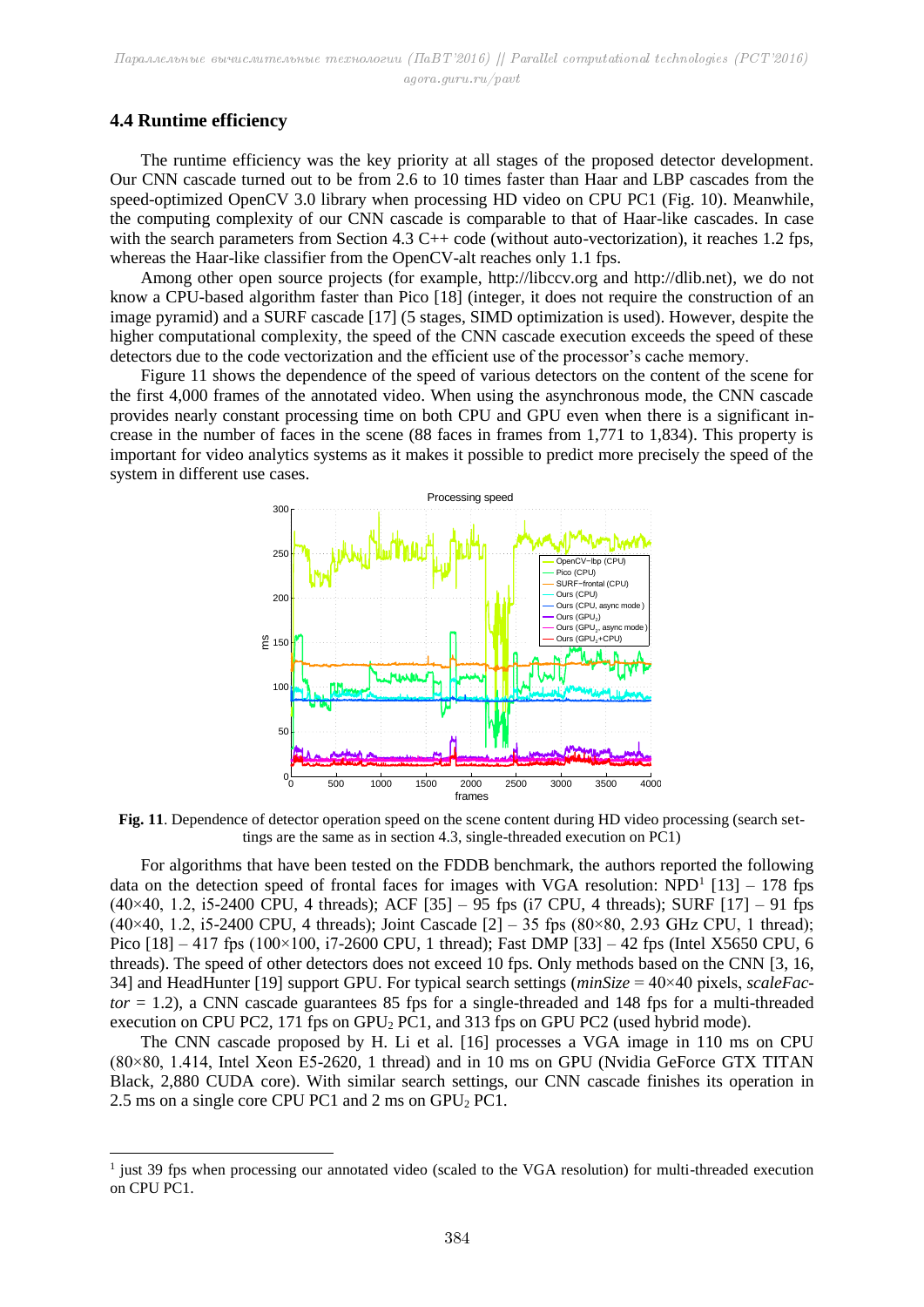Many investigations are focused on the optimization of Viola-Jones algorithm for GPU with the purpose of increasing the processing speed of a Full HD video stream: D. Oro et al. [22] – 35 fps for Haar cascade (24×24, 1.1, Nvidia GTX470 GPU); S.C. Tek and M. Gokmen [28] - 35 fps for MCT cascade (24×24, 1.15, Nvidia GTX580 GPU); C. Oh et al.  $[21]$  – 29 fps for LBP cascade (30×30, 1.2, Nvidia Tegra K1 GPU + Cortex-A15 CPU). Using the same search parameters, the CNN cascade speed reaches up to 75, 98, and 108 fps respectively when it runs in the hybrid mode on PC2. Thus, the proposed detector provides a higher runtime efficiency on GPU in comparison with Viola-Jones cascade detectors.

Figure 12 shows the diagram of an average video frame rate in 4 standard resolutions which can be reached with different detector implementations optimized for CPU and GPU. Testing was conducted on first 4,000 frames of the annotated video that was scaled to the size of the appropriate resolution. The results indicate that the CNN cascade copes even with the extreme task of real-time processing of the video stream with a 4K Ultra HD resolution. For example, the speed of an LBP cascade face detector from the OpenCV library reaches 3 fps only on GPU<sub>2</sub> PC1 with the same search settings.



**Fig. 12**. Processing speed of different frontal face detector implementations based on the compact CNN cascade (*minSize* = 60×60 pixels, *scaleFactor* = 1.2, *minNeighbors* = 2)

# **5. Conclusion**

In this paper, we proposed a cascade of compact CNNs for a rapid detection of frontal faces in an HD video stream. The first stage of the cascade is capable of rejecting 99.99% of windows containing background. In combination with the asynchronous execution mode, this factor substantially reduces the dependence of the detector speed on image content.

The CNN cascade performance is comparable with that of the best frontal face detectors on the FDDB benchmark, but it surpasses them in speed on both CPU and GPU. Thus, the proposed algorithm establishes a new level of performance/speed ratio for the frontal face detection problem and makes it possible to reach acceptable processing speed even on low-power computing devices.

# **References**

- 1. Barbu A., Lay N., Gramajo G. Face Detection with a 3D Model. arXiv preprint. 2014. URL: http://arxiv.org/pdf/1404.3596.pdf (accessed: 14.02.2016).
- 2. Chen D., Ren S., Wei Y., et al. Joint cascade face detection and alignment // In European Conference on Computer Vision. 2014. P. 109-122.
- 3. Farfade S.S., Saberian M., Li L.-J. Multi-view face detection using deep convolutional neural networks. arXiv preprint. 2015. URL: http://arxiv.org/pdf/1502.02766.pdf (accessed: 14.02.2016).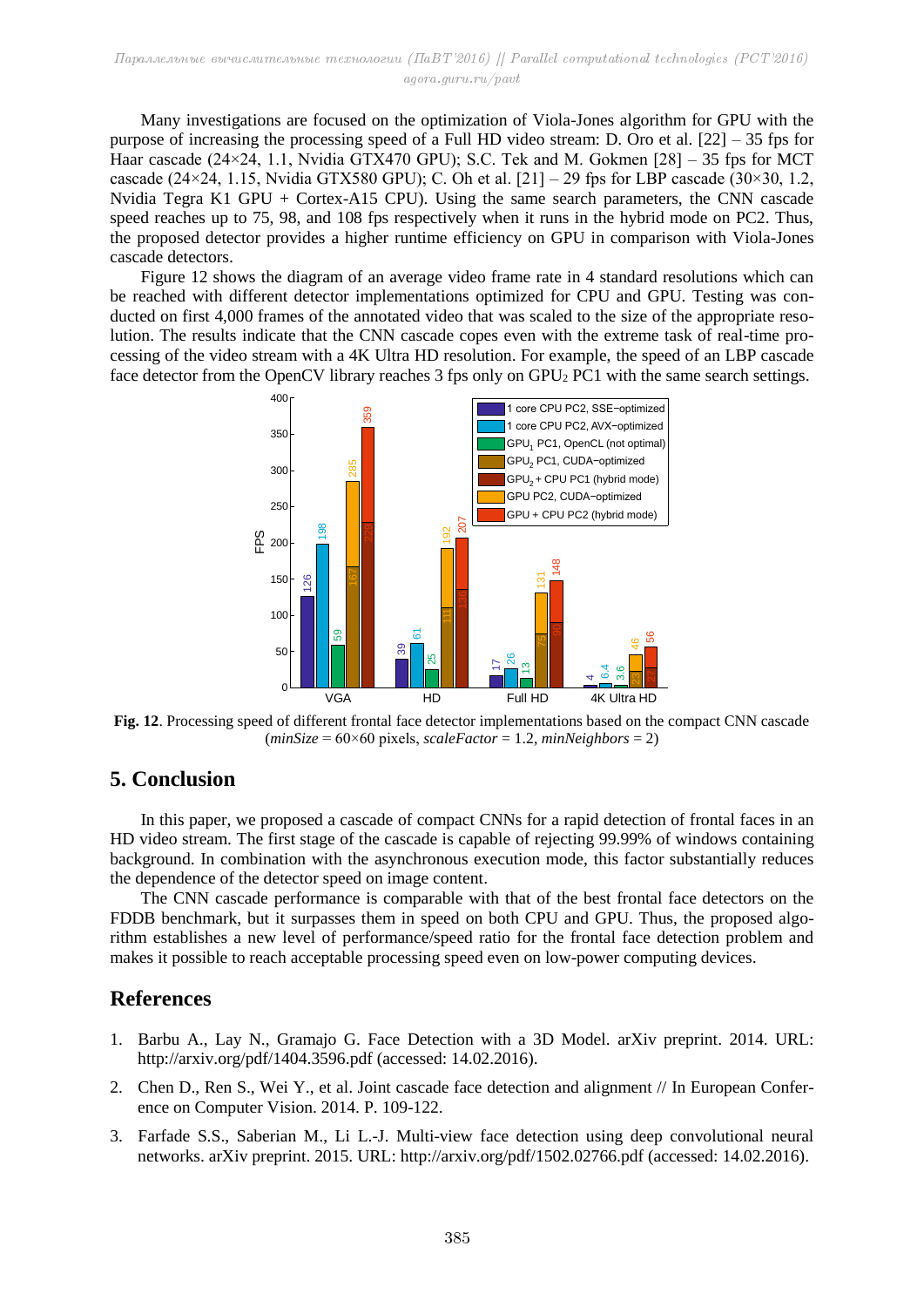- 4. Froba B., Ernst A. Face detection with the modified census transform // In IEEE International Conference on Automatic Face and Gesture Recognition. 2004. P. 91-96.
- 5. Garcia C., Delakis M. Convolutional face finder: A neural architecture for fast and robust face detection // In IEEE Transactions on Pattern Analysis and Machine Intelligence. 2004. P. 1408- 1423.
- 6. Iandola F.N., Moskewicz M.W., Karayev S., et al. Densenet: Implementing efficient convnet descriptor pyramids. arXiv preprint. 2014. URL: http://arxiv.org/pdf/1404.1869.pdf (accessed: 14.02.2016).
- 7. Iandola F.N., Sheffield D., Anderson M.J., et al. Communication-minimizing 2D convolution in GPU registers // In IEEE International Conference on Image Processing. 2013. P. 2116-2120.
- 8. Jain V., Learned-Miller E. Fddb: A benchmark for face detection in unconstrained settings. Technical Report UMCS-2010-009. University of Massachusetts. 2010. URL: http://viswww.cs.umass.edu/fddb/fddb.pdf (accessed: 14.02.2016).
- 9. Jain V., Learned-Miller E. Online domain adaptation of a pre-trained cascade of classifiers // In Proceedings of the IEEE Conference on Computer Vision and Pattern Recognition. 2011. P. 577- 584.
- 10. Jun B., Choi I., Kim D. Local transform features and hybridization for accurate face and human detection // In Pattern Analysis and Machine Intelligence. 2013. P. 1423-1436.
- 11. Köstinger M. Efficient metric learning for real-world face recognition // Graz University of Technology, PhD thesis. 2013.
- 12. LeCun Y., Bengio Y. Convolutional networks for images, speech, and time series // The handbook of brain theory and neural networks. 1995. P. 255-258.
- 13. Liao S., Jain A.K., Li S.Z. A fast and accurate unconstrained face detector // In IEEE Transactions on Pattern Analysis and Machine Intelligence. 2015. P. 211-223.
- 14. Li H., Hua G., Lin Z., et al. Probabilistic elastic part model for unsupervised face detector adaptation // In Proceedings IEEE International Conference on Computer Vision Workshops. 2013. P. 793-800.
- 15. Li H., Lin Z., Brandt J., et al. Efficient boosted exemplar-based face detection // In Proceedings of the IEEE Conference on Computer Vision and Pattern Recognition. 2014. P. 1843-1850.
- 16. Li H., Lin Z., Shen X., et al. A convolutional neural network cascade for face detection // In Proceedings of the IEEE Conference on Computer Vision and Pattern Recognition. 2015. P. 5325- 5334.
- 17. Li J., Zhang Y. Learning SURF cascade for fast and accurate object detection // In Computer Vision and Pattern Recognition. 2013. P. 3468-3475.
- 18. Markuš N., Frljak M., Pandžić I.S., et al. Object detection with pixel intensity comparisons organized in decision trees. arXiv preprint. 2013. URL: http://arxiv.org/pdf/1305.4537.pdf (accessed: 14.02.2016).
- 19. Mathias M., Benenson R., Pedersoli M., et al. Face detection without bells and whistles // In Proceedings of ECCV. 2014. P. 720-735.
- 20. Ntene N., Van Vuuren J.H. A survey and comparison of guillotine heuristics for the 2D oriented offline strip packing problem // Discrete Optimization. 2009. P. 174-188.
- 21. Oh C., Yi S., Yi Y. Real-time face detection in Full HD images exploiting both embedded CPU and GPU // In IEEE International Conference on Multimedia and Expo. 2015. P. 1-6.
- 22. Oro D., Fernández C., Saeta J.R., et al. Real-time GPU-based Face Detection in HD Video Sequences // In IEEE International Conference on Computer Vision Workshops. 2011. P. 530-537.